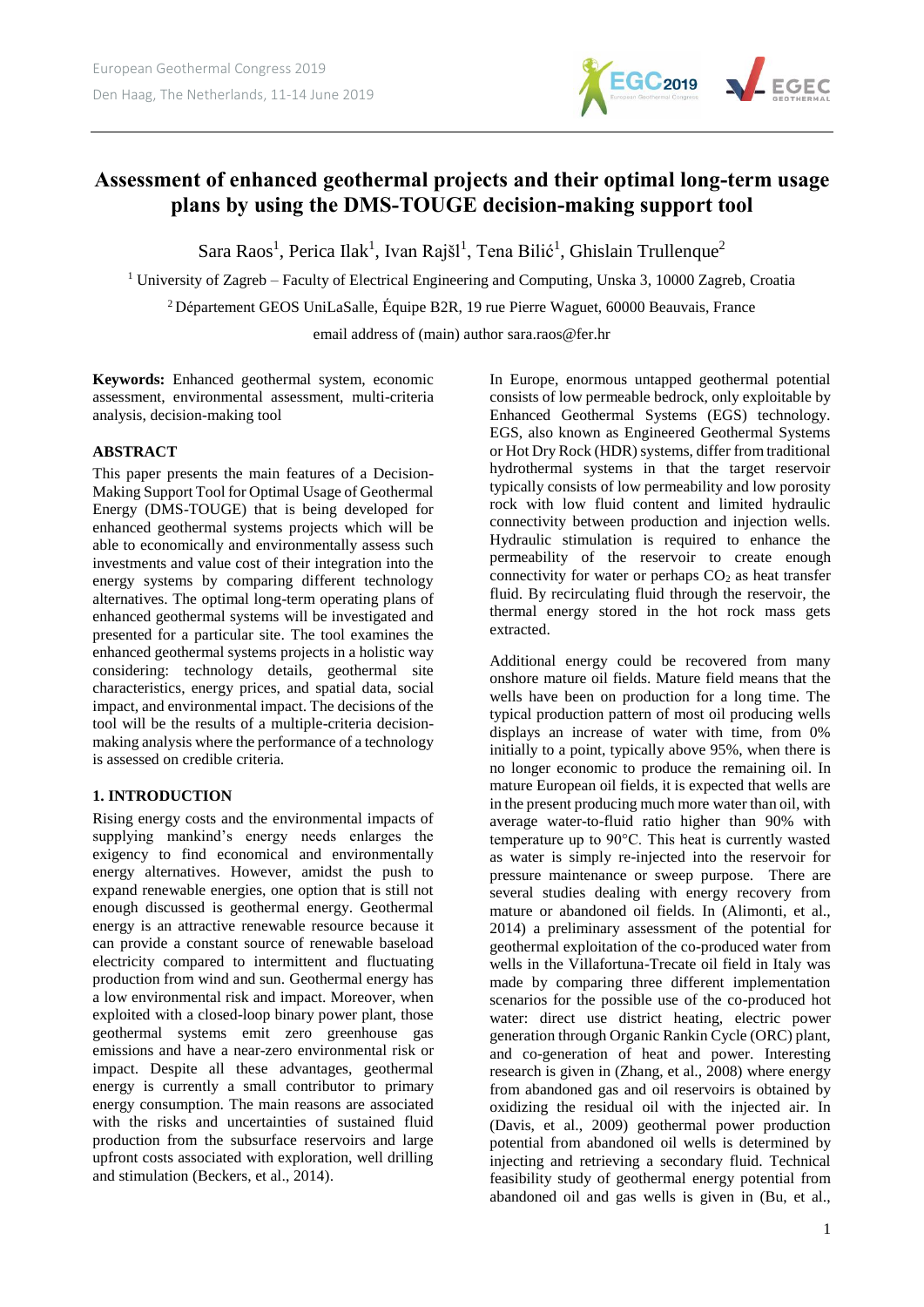<span id="page-1-0"></span>2012). In (Barbacki , 2000) abandoned oil and gas wells in Poland are used for recovering geothermal heat. Cost and investment cost analysis of EGS electricity is conducted in (Sanyal, et al., 2007) and (Stefánsson, 2002). The Huabei oil field were studied in (Xin, et al., 2012) where some important aspects of power generation from the co-produced hot oil and low-temperature liquid are analysed. In (Cheng, et al., 2013) some interesting insights are given regarding how to increase obtained heat from the abandoned oil wells with isobutane as working fluid.

Although, the EGS makes geothermal energy exploitable at a wide temperature range and large geographic scale, a clear integration strategy into existing power and heating grids is still lacking. According to (Lu, 2017), where a global review of the enhanced geothermal system was given for 18 significant EGS sites and technologies situated in the European Union, Japan, South Korea, Australia, and the USA, the site characteristics are a key factor of successful EGS development. Moreover, clear identification of the best-suited exploitation technology for a given site is also of major importance. Consequently, this research focuses mainly on the usage of existing infrastructure thereby avoiding a necessary drilling phase, which according to the literature and experts represents more than 40% of the capital expenditure (CAPEX).

Previous research is focused either on economic assessment, as summarized in (Olasolo, et al., 2016) or environmental assessment based on the life cycle environmental impact of geothermal power generation as studied in (Clark, et al., 2012) and (Bayer, et al., 2013). Considering a specific EGS site, the amount of recovered energy and consequently realized revenue from produced electricity or heat, depends not only on the local geological conditions like stress field, geothermal gradient, rock composition, the range of existing permeability, reservoir properties but also on the economic, environmental, social constraints and regulatory framework. The legislative and socioeconomic overview on geothermal energy issues is available in (De Jesus, 1995), (Cataldi, 1997). While public and political acceptance issues is to be found in (Popovski, 2003). The environmental and sustainability issues of geothermal energy are discussed and analysed in (Rybach, 2003), (Ármannsson, 2003). This requires a holistic approach which should consider many influencing factors, from choosing the right extraction technology to the analysis of energy prices and market signals. A decision must be made timely, based on the issue which generates financial flows over a long period of time. The forecasted data is a necessity in order to account for future states of knowledge. Therefore, the DMS-TOUGE will be developed. Chapter 2. describes the study approach applied in this research, in Chapter 3 the methodology is explained with the basic overview of the tool's architecture, and in Chapter 4 the main conclusions are given.

### **2. STUDY APPROACH**

The DMS-TOUGE will be capable of site-specific environmental and economic analysis with the focus on low-enthalpy energy from co-produced hot water and it will consider: existing infrastructure or future facilities, extension or upgrade, co-use/re-use of existing boreholes, different geological features such as sedimentary rocks, granitic rocks, volcanic and potential geothermal wells. Furthermore, the developed DMS-TOUGE will be useful for the decision makers involved in projects associated with: applications of EGS techniques to nearly unexploited reservoir types (Variscan orogenic belt) by means of doublets, increasing the productivity of existing power plants by reinjection of geothermal fluids with a colder temperature combined with the generation from the small-scale ORC units, and usage of hot fluids from mature and abandoned oil fields for electricity or heat production.

The DMS-TOUGE will be capable of using both internal and external data entered by a decision maker (DM), such as: water temperature, geothermal capacity, electricity and heat prices, injection water flow rate values, technology details on turbine, generator type, heat exchangers, working fluid or type of extraction technology (injector-producer doublets, wellbore heat exchanger) risk analysis (thermal effect, possible appearance of scaling, radioactive deposits, mechanical evolution of casing) or environmental data  $(CO<sub>2</sub>)$ emission schemes, security of energy supply issues).

## **3. METHODOLOGY**

The main core of DMS-TOUGE is a convex mathematical program which provides a global optimum (the integrity of the results is of high importance) (Rockafellar, 1974). The possible financial losses due to worst-case scenarios will be mitigated by conditional value-at-risk (CVaR) (Rockafellar & Uryasev, 2002). The choice, which technology to use at the particular geothermal site is a result of optimization techniques to value and quantify them, it will quantify environmental and social impacts and also calculate sLCOE (system levelized cost of electricity) of technology in order to find the best-suited option for a given site. As a subprocesses of the main core, market (price) risks and technical issues are accounted for, such as thermal effects, scaling effect, radioactive deposits and mechanical effect of the casing through the CVaR risk measure. The verification and validation of DMS-TOUGE is of high importance and will be conducted on the comparison between tool output and real-life expert analyses on existing operating EGS sites. Output data will be in two forms, as raw data, or in a form of decisions suitable for decision makers and investors. For that needs the raw data will be processed by a special subprocess, a separate multiple-criteria decision-making (MCDM) process, into a decision. The schematic depiction of the main features of the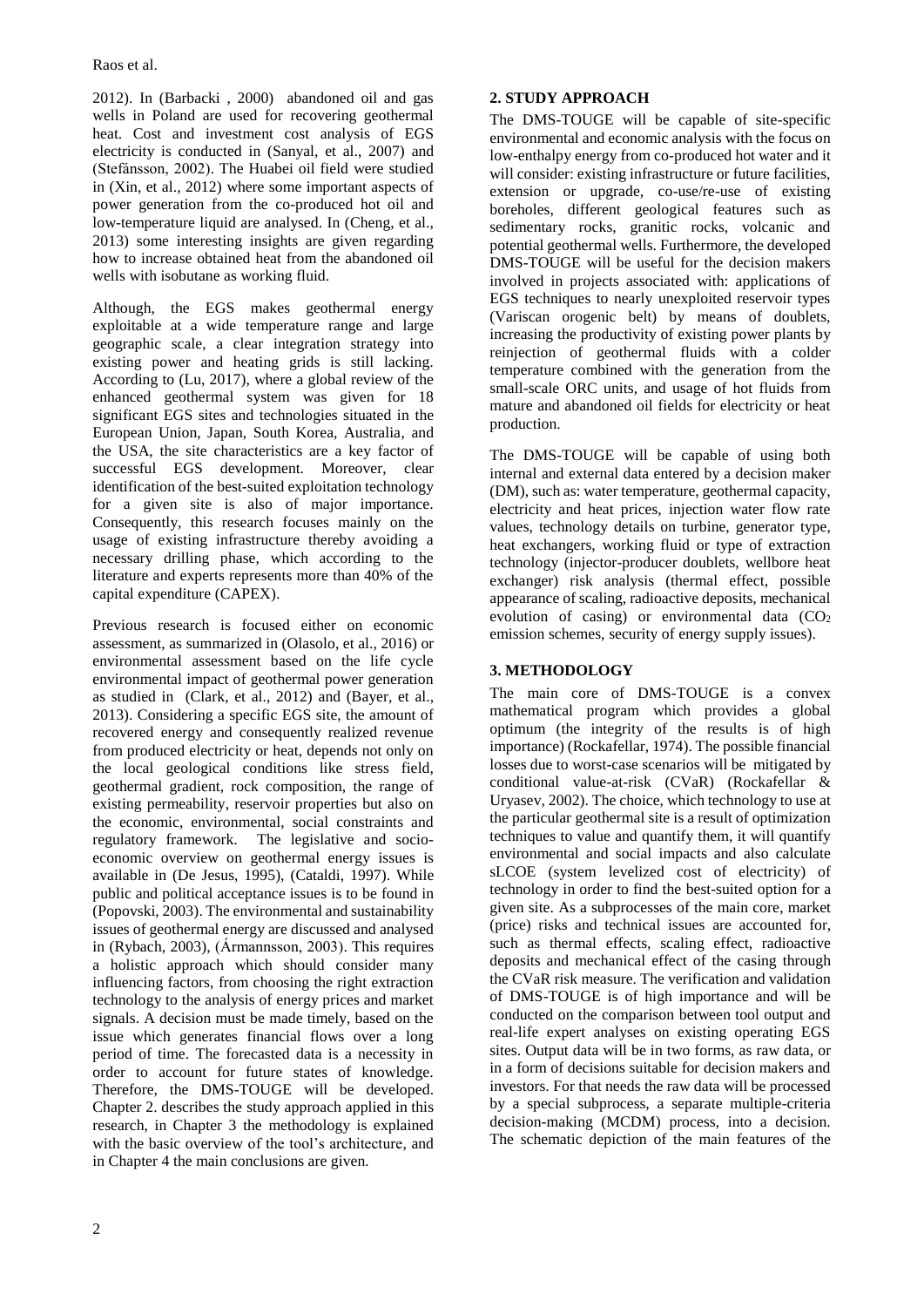

**Figure 1: Schematic description of main processes in DMS-TOUGE**

DMS-TOUGE is shown in [Figure 1.](#page-1-0) The MCDM part will be described in sub-chapter 3.2.

#### **3.1. Optimization model**

After all the input data are submited, both external and internal, the optimisation takes place. Meaning the initial conditions, entered by the user or default values from the internal database, are used to estimate the input parameters for the first part of the optimization. Optimization consists of sizing of the possible power plant on the specific geothermal site. The design of the geothermal power plant needs to take into account the particular thermodynamic cycle, the pumps and the turbine, the heat exchanger and the cooling-system characteristics. The temperature, pressure of the geothermal fluid, the rejection temperature, the ambient temperature and the maximum rate of energy extraction that can be sustained without a significant decrease of the water temperature in the reservoir, can be considered as fundamental variables of the problem. Once the power plant size is determined, meaning that the installed power is calculated, the optimization of the operational life cycle of the sized power plant takes place. At this point, the optimal usage cycle of the installed power plant is calculated, and so are all the belonging capital, and operation and maintenance costs (O&M). The result of the optimization is the sLCOE, levelized cost of heat or levelized cost of energy, depending on the end-user option. (**Error! Reference source not found.**)

#### **3.2. Multiple-criteria decision-making (MCDM)**

For MCDM analysis in the DMS-TOUGE, the weighted decision matrix (WDM) will be used. In this subchapter, a set of criterions for valuing different EGS alternatives are defined. Each criterion has associated weight in order to value its relative importance in decision making. Performance,  $x_{ij}$ , of alternative *i* on criterion  $i$  is defined with a numerical value from 1 to 5, whose higher value means better performance,  $x_{ij} \in$  $\{1,2,4,5\}$ . Finally, total performance,  $X_i$ , of  $i^{\text{th}}$  EGS alternative on all criteria,  $\forall j$ , is assessed by summing all performance values,  $x_{ij}$ , multiplied by its weight [1].

$$
X_i = \sum_{j}^{J} w_j \cdot x_{ij} \tag{1}
$$

where  $X_i$  is the total performance of  $i^{\text{th}}$  EGS alternative,  $i \in I$ , where *I* is a total number of EGS alternatives. The  $w_j$  is weight (here not quantified) i.e. relative importance in decision making of criterion  $i, i \in I$ , where *J* is a total number of criteria. The  $x_{ij}$  is the performance of alternative  $i$  on criterion  $j$ .

To use WDM successfully in assessing EGS alternatives for the particular geothermal site, a set of well-defined criteria is needed. The criteria on which EGS alternatives will be evaluated are: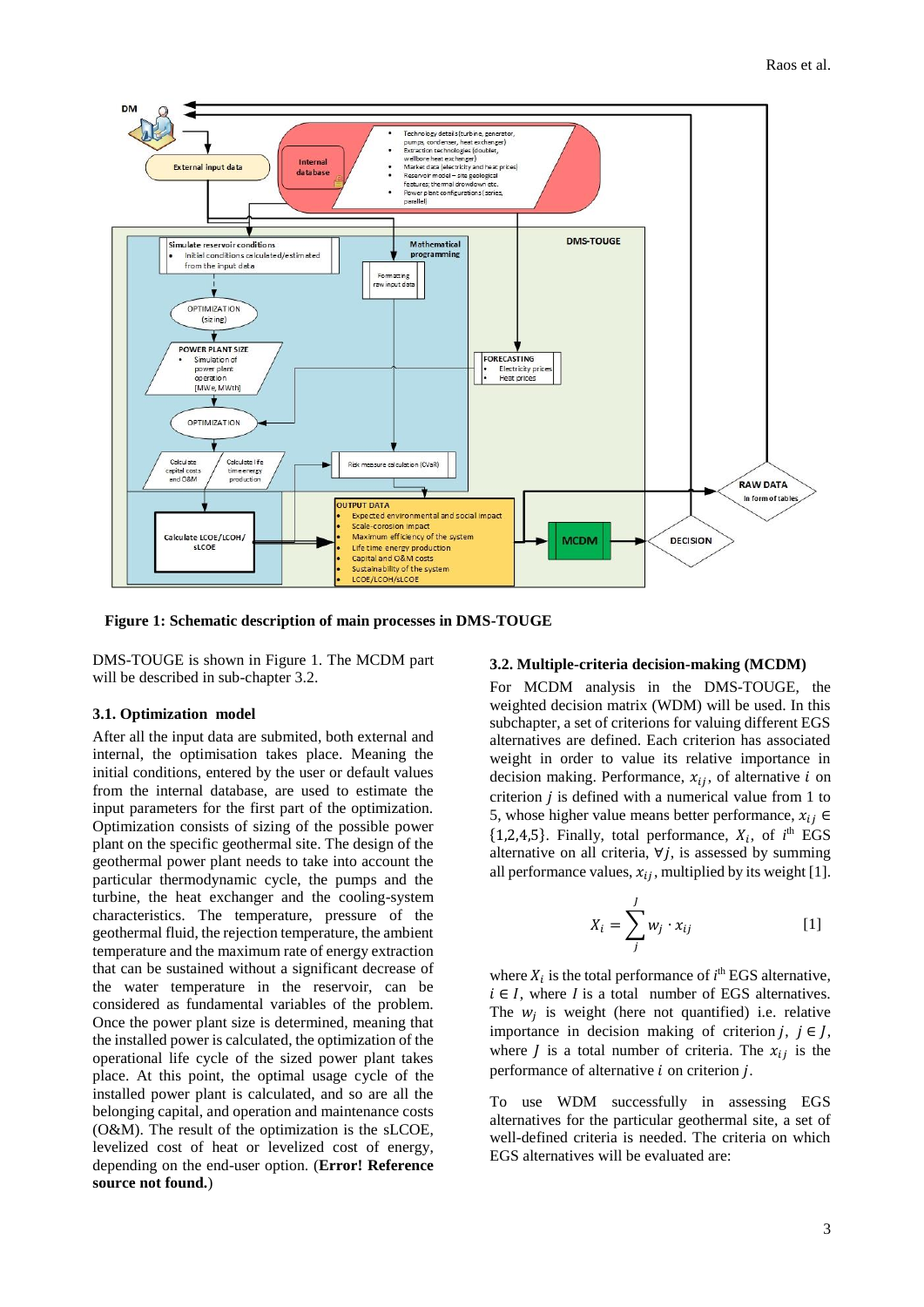Raos et al.

### $1<sup>st</sup>$  criterion: installed power,  $x_{i,1}$

Installed power is the first and most important parameter when considering energy investments (Soldo & Alimonti, 2015). It later determines both costs (CAPEX, OPEX-O&M) and revenues (power output). According to (Soldo & Alimonti, 2015), performance  $x_{i,1}$  of alternative on 1<sup>st</sup> criterion should be determined by the  $P/P_r$  ratio in p.u. (ratio of installed power, P, of ORC technology in the  $i<sup>th</sup>$  alternative to the reference installed power,  $P_r$ , e.g. according to (Soldo & Alimonti, 2015) for ORC technology reference installed power is from 1 MW to 5 MW depending on site features) [\(Table I\)](#page-3-0).

<span id="page-3-0"></span>**Table I: Performance values**  $x_{i,l}$  for 1<sup>st</sup> criterion

| Ratio<br>(p.u.) | 0<<br>$P/P_r$<br>< 0.3 | 0.3 <<br>$P/P_r$<br>< 0.6 | 0.6 <<br>$P/P_r$<br>< 0.9 | 0.9<<br>$P/P_r$<br>< 1.2 | 1.2 <<br>$P/P_r$<br>< 8 |
|-----------------|------------------------|---------------------------|---------------------------|--------------------------|-------------------------|
| $x_{i,1}$       |                        |                           |                           |                          |                         |

#### $2<sup>nd</sup>$  criterion: fluid heat flow,  $x_{i,2}$

Expected heat flow  $Q$  (W), for the two main extraction technologies, a traditional doublet with fluid extraction and reinjection, and wellbore heat exchanger, a closed loop system, is defined with

$$
Q = q \cdot \rho \cdot c_p \cdot (T_H - T_C), \tag{2}
$$

where q is the fluid flow rate  $(m^3/s)$ ,  $\rho$  is fluid density  $\text{(kg/m}^3)$ ,  $c_p$  is heat capacity of fluid at constant pressure (J/kg·K).  $T_H$  is the fluid temperature at the wellhead  $(K)$ ,  $T_c$  is fluid temperature at exit of steam turbine  $(K)$ . Heat flow criterion is the contribution of paper (Soldo & Alimonti, 2015) and is used here without modifications. The idea is to emphasize the importance of flow rate and temperature of the produced fluid and the impact of technology on flow rate and temperature. The (Soldo & Alimonti, 2015) proposes criterion, here referred as  $x_{i,2}$ , whose value is based on the ratio between the fluid flow rate,  $q$ , and flowing temperature at wellhead,  $T_H$ . According to (Soldo & Alimonti, 2015) best suited ranges for valuing performance  $x_{i,2}$  in heat flow criterion are defined by flow rates between 0  $\text{m}^3/\text{h}$  and 100 m<sup>3</sup>/h and when temperatures are between 60 °C and 160 °C, since those ranges correspond to operative conditions for an ORC plant [\(Table II\)](#page-3-1).

<span id="page-3-1"></span>**Table II: Performance values**  $x_{i,2}$  **for**  $2^{nd}$  **criterion** 

| Ratio     | 1.67<br>$q/T_H$<br>$< \infty$ | 0.679<br>$q/T_H$<br>< 1.67 | $0.357 \leq$<br>$q/T_{\rm H}$<br>< 0.679 | $0.056 \leq$<br>$q/T_H$<br>$< 0.357$   $< 0.056$ | 0<<br>$q/T_H$ |
|-----------|-------------------------------|----------------------------|------------------------------------------|--------------------------------------------------|---------------|
| $x_{i,2}$ |                               |                            |                                          |                                                  |               |

 $3<sup>rd</sup>$  criterion: theoretical maximum efficiency,  $x_{i,3}$ 

For electricity generation, the ORC power plants are prosed in this study. It is primarily due to the low-tomedium temperature range of the produced fluids. The thermal efficiency assessed at the heat exchanger of the conversion plant in such fields is usually less than 10%, and it could be calculated from temperature of the

$$
\eta_{max} = 6.9681 \cdot \ln(T_H) - 29.713 \tag{3}
$$

However, in case that the other type of conversion plants is used the thermal exchanged cycle between the two fluids can be evaluated using Carnot's ideal efficiency. Therefore, in those cases, the expected theoretical maximum efficiency of conversion,  $\eta_{max}$ , is defined with the:

$$
\eta_{max} = (1 - T_c/T_H) \cdot 100\%, \tag{4}
$$

and depends on the geological site features (the  $T_H$  part) and technology and environment features (the  $T_c$  part). The performance is valued as shown in [Table III.](#page-3-2)

<span id="page-3-2"></span>**Table III: Performance values** *xi,3* **for 3rd criterion**

| <b>Efficiency</b><br>of<br>conversion<br>$-$ ORC<br>(96) | $\eta_{max}$<br>$\leq 4$ | $4 \leq$<br>$\eta_{max}$<br>< 6   | 6<br>$\leq \eta_{max}$<br>< 10    | $10 \leq$<br>$\eta_{max}$<br>< 12 | $\eta_{max}$<br>>12 |
|----------------------------------------------------------|--------------------------|-----------------------------------|-----------------------------------|-----------------------------------|---------------------|
| <b>Theoretical</b><br>max.<br>efficiency<br>(%)          | $\eta_{max}$<br>$<$ 30   | $30 \leq$<br>$\eta_{max}$<br>< 40 | $40 \leq$<br>$\eta_{max}$<br>< 50 | $50 \leq$<br>$\eta_{max}$<br>< 60 | $\eta_{max}$<br>>60 |
| $x_{i,3}$                                                |                          | 2                                 |                                   |                                   |                     |

 $4<sup>th</sup>$  criterion: geothermal gradient,  $x_{i,4}$ 

When setting the starting point of the feasibility analysis the geological factors should be considered. The efficiency of the heat transfer through the wellbore is highly dependent on the reservoir's initial temperature, which is a function of well depth. Also, high thermal conductivity is required, so that the heat stored in the rocks could be transferred to the wellbore fluid. According to (AL-Mahrouqi & Falcone, 2016) these two influencing factors could be collectively combined and represented with geothermal gradient,  $G_T$  (°C/100m). The paper also suggested a range of geothermal gradient based on measured gradients for several analyzed oil fields across the world, which was taken for evaluating the performance  $x_{i,4}$  in the geothermal gradient criterion [\(Table IV\)](#page-3-3).

<span id="page-3-3"></span>**Table IV: Performance values** *xi,4* **for 4th criterion**

| Geo.grad.          | $G_T$   | 0.5        | Uт | Uт  | $G_T >$ |
|--------------------|---------|------------|----|-----|---------|
| $(^{\circ}C/100m)$ | $<$ 0.5 | $\leq G_T$ | 4  | . 6 | u       |
| $x_{i,4}$          |         |            |    |     |         |

#### $5<sup>th</sup>$  criterion: the fluid temperature at wellhead,  $x_{i,5}$

According to (Soldo & Alimonti, 2015), this temperature is one of the main features of the geological site; it later determines installed power, technology, efficiency, revenues and costs. Performance  $x_{i.5}$  of alternative on 5<sup>th</sup> criterion increases linearly depending on fluid temperature,  $T_H$ , [\(Table V\)](#page-4-0). This research focuses on the utilization of temperatures from 60 °C to 160 °C (although upper bound for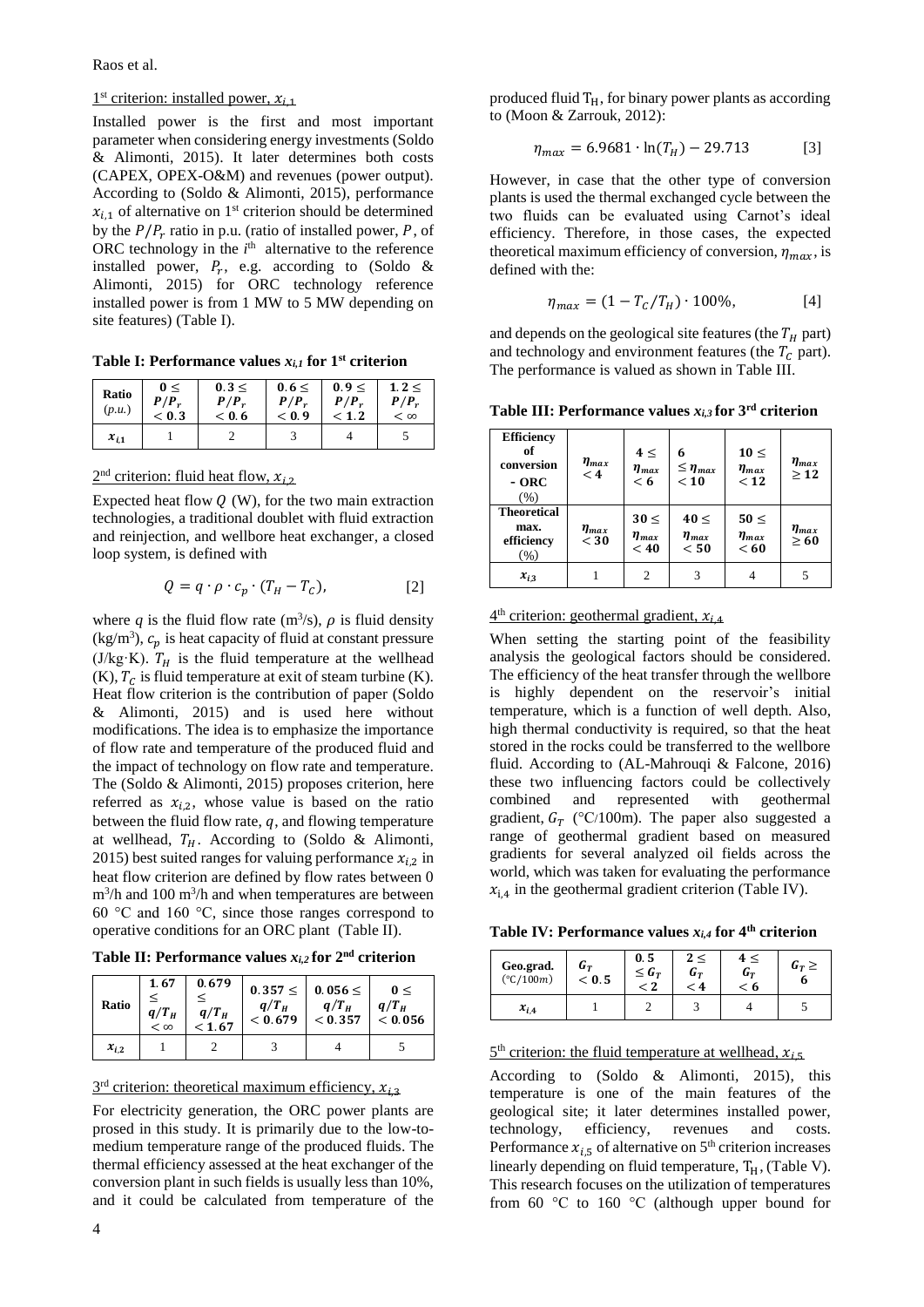analyzed geo sites is expected at 90 °C) for cases of smart Organic Rankine Cycle (ORC) units.

<span id="page-4-0"></span>**Table V: Performance values**  $x_{i,5}$  **for**  $5$ **<sup>th</sup> criterion** 

| Temp.<br>$(^\circ C)$ | $T_H$<br>$\leq 60$ | 60<<br>$T_H$<br>$\leq 90$ | 90 <<br>$T_H$<br>$\leq 120$ | 120 <<br>$T_H$<br>$\leq 150$ | 150 <<br>$T_H$<br>$\leq$ $\infty$ |
|-----------------------|--------------------|---------------------------|-----------------------------|------------------------------|-----------------------------------|
| $x_{i.5}$             |                    |                           |                             |                              |                                   |

#### $6<sup>th</sup>$  criterion: global efficiency,  $x_{i,6}$

Aside from the geological setting and wellbore conditions, the supply of heat or/and power generation is directly connected to the performance of the conversion plant. Therefore, a global efficiency criterion should be established to evaluate the multistage heat loss within the conversion cycle and the impact of the ambient temperature on stored heat. According to (AL-Mahrouqi & Falcone, 2016) the total heat loss is addressed by means of coefficients of the different stages of the conversion cycle giving a conversion plant an overall performance evaluation.

$$
\eta_{NCG} = 1 - 0.0059 \cdot C, \qquad [5]
$$

$$
\eta_{TPL} = 1 - P_{TLP} / P_{gross} \tag{6}
$$

$$
\eta_{pipe} = 1 - 0.003 \cdot L_p \tag{7}
$$

Equations [3]-[7] represent those coefficients, where [5] represents the heat loss due to Non-Condensable Gases (NCG), where  $C$  is the estimates of NCG weight, because the presence of NCG can negatively impact the operation of the plant turbine. The [6] represents the parasitic load heat loss, including well pumps, cooling tower, condenser, where  $P_{TPL}$  is total parasitic load and  $P_{aross}$  gross thermal power. Moreover, [7] is used to cover the parasitic loss during the working fluid transport where the  $L_p$  is the pipe length. Global efficiency is then calculated according to the equations [8]-[10], where [8] represents evaluation of electricity generation, [9] is used to evaluate combined heatelectricity production (CHP) projects, where the second heat exchanger is required to exploit the remaining thermal power of geothermal water into another district heating fluid, and [10] represents evaluation of direct usage, district heating (DH) projects. Moreover, to measure the operational performance of the turbine and the generator,  $\eta_t$  and  $\eta_q$ , were included.

$$
\eta_{G(E)} = \eta_{max} \cdot \eta_{NCG} \cdot \eta_t \cdot \eta_g \cdot \eta_{TPL} \cdot \eta_{pipe} \qquad [8]
$$

$$
\eta_{G(CHP)} = \eta_{max1} \cdot \eta_{NCG} \cdot \eta_t \cdot \eta_g \cdot \eta_{TPL}
$$
  

$$
\cdot \eta_{pipe} \cdot \eta_{max2}
$$
 [9]

$$
\eta_{G(DH)} = \eta_{max} \cdot \eta_{pipe} \cdot \eta_{TPL} \tag{10}
$$

Table VI: Performance values  $x_{i,6}$  for 6<sup>th</sup> criterion

| Global<br>efficiency | $\eta_G$<br>< 0.2 | $0.2 \leq$<br>$\boldsymbol{\eta_{G}}$<br>< 0.3 | 0.3<br>$\leq \eta$ <sub>G</sub><br>< 0.4 | $0.4 \leq$<br>$\eta_G$<br>< 0.5 | $\boldsymbol{\eta}_{\boldsymbol{G}}$<br>$\geq 0.5$ |
|----------------------|-------------------|------------------------------------------------|------------------------------------------|---------------------------------|----------------------------------------------------|
| $x_{i,6}$            |                   |                                                |                                          |                                 |                                                    |

 $7<sup>th</sup>$  criterion: corrosion and scaling hazard,  $x_{i,7}$ 

The corrosive or scaling tendency of the geothermal site is evaluated with the Langelier Saturation Index (LSI) [\(Table VII\)](#page-4-1). The LSI later determines O&M costs. The less the LSI, the better the performance of the alternative will be (see (Soldo & Alimonti, 2015)).

<span id="page-4-1"></span>**Table VII: Performance values** *xi,7* **for 7 th criterion**

| LSI       | 1.5 <<br><b>LSI</b><br>< 2 | 1<<br><b>LSI</b><br>$\leq 1.5$ | 0.5 <<br><b>LSI</b><br>$\leq 1$ | 0<<br><b>LSI</b><br>< 0.5 | $LSI = 0$ |
|-----------|----------------------------|--------------------------------|---------------------------------|---------------------------|-----------|
| $x_{i.7}$ |                            |                                |                                 |                           |           |

### $8<sup>th</sup>$  criterion: distance from the power/heat grid,  $x_{i,8}$

Construction of power lines and substations presents significant costs and should be addressed accordingly. Therefore, the distance between the geothermal power plant production site and the nearest power and/or district heating system connection point must be addressed. Depending on that distance  $d$  (km), the investment costs and also sLCOE vary. Apart from the distance, considering that the grid connection costs are site-specific, there are many other factors that have an impact on the investment costs. Due to the complexity if all the factors were included, the main influencing factor, namely the distance, was taken for the evaluation of the performance  $x_{i,8}$ . The range is shown in the next table [\(Table VIII\)](#page-4-2), finishing with the most favored onsite use, respectively a very small distance between the power plant facility and the grid connection point.

<span id="page-4-2"></span>**Table VIII: Performance values** *xi,8* **for 8 th criterion**

| <b>Distance</b><br>(km) | d > 4 | $3 \leq$<br>а<br>$\leq 4$ | 2 <<br>и<br>$\rm < 3$ | $1 \leq$<br>d < 2 | d < 1 |
|-------------------------|-------|---------------------------|-----------------------|-------------------|-------|
| $x_{i,8}$               |       |                           |                       |                   |       |

### $9<sup>th</sup>$  criterion: district heating,  $x_{i,9}$

Combined heat production and the power generation increases the net efficiency of the power plant, which in turn improves power plant economics. This is even more important in the case of geothermal plants, where thermodynamic efficiencies are typically much lower compared to conventional power plants, due to the lower working fluid temperatures. Considering directuse systems, heat is only supplied to the process, the greenhouse, the building, etc., when it is needed. As a result, according to the research-driven in (Rafferty, 2003), the load factor,  $f_L$ , can vary from 15% to 75% depending on the application. The (Rafferty, 2003) examined the costs of the delivered heat as a function of a load factor for U.S. climates, which are comparable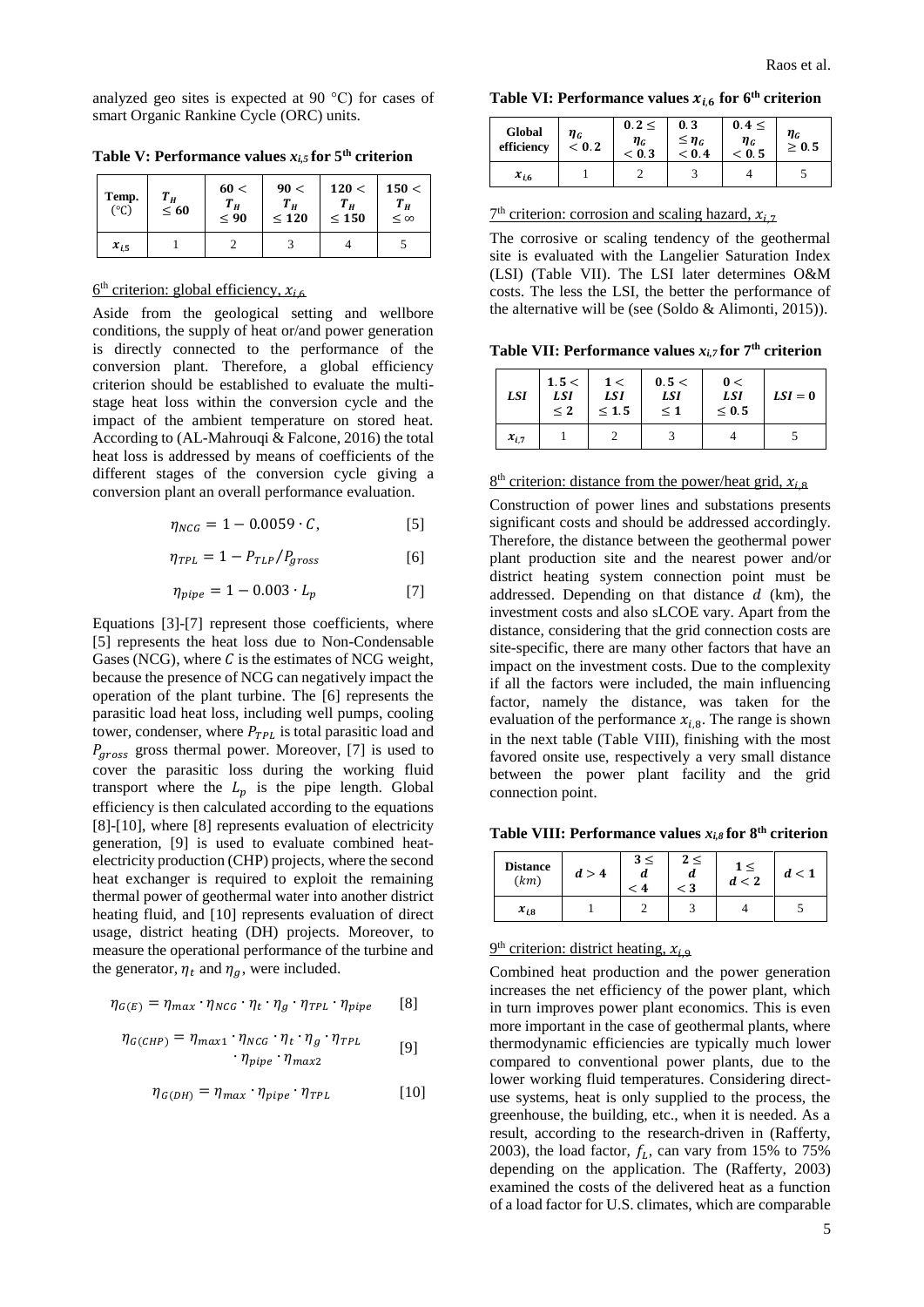with the European climates. Knowing that industrial applications can have a load factor of 0.30 to 0.75, the space heating only application 0.15 to 0.20, aquaculture 0.50 to 0.80 and greenhouses 0.18 to 0.24, the results showed that the high load factor correlates with lower cost of delivered heat and consequently affects the project's economic feasibility and sLCOE. Based, on forenamed results, the range for performance  $x_i$  of alternative is determined and shown in th[e Table IX.](#page-5-0)

<span id="page-5-0"></span>**Table IX: Performance values** *xi,9* **for 9 th criterion**

| Load<br>factor | < 0.2 | 0.2 <<br>< 0.4 | 0.4 <<br>$\leq 0.6$ | $0.6 \leq$<br>< 0.8 | 0.8 <<br>≤ 1 |
|----------------|-------|----------------|---------------------|---------------------|--------------|
| $x_{i,9}$      |       |                |                     |                     |              |

## $10^{th}$  criterion: sLCOE,  $x_{i,10}$

The average cost of the project over the lifetime will be addressed by the sLCOE (system LCOE) which also accounts for the costs of integration. Performance  $x_{i,10}$ of alternative on sLCOE criterion is determined by the  $SLCOE/\overline{\pi}$  ratio in p.u. (ratio of sLCOE of ORC technology in the  $i<sup>th</sup>$  alternative to the average market price,  $\overline{\pi}$ , in different forecasts and for different horizons [\(Table X\)](#page-5-1).

<span id="page-5-1"></span>**Table X: Performance values** *xi,10* **for 10th criterion**

| Ratio      | 1<<br>$< \infty$ | $\leq 1$ | $0.8<$ $0.6<$ $0.4<$<br>$sLCOE/\overline{\pi}$ $sLCOE/\overline{\pi}$ $sLCOE/\overline{\pi}$ $sLCOE/\overline{\pi}$ $sLCOE/\overline{\pi}$<br>< 0.8 | < 0.6 | 0<<br>< 0.4 |
|------------|------------------|----------|-----------------------------------------------------------------------------------------------------------------------------------------------------|-------|-------------|
| $x_{i,10}$ |                  |          |                                                                                                                                                     |       |             |

## $11<sup>th</sup>$  criterion: social impact,  $x_{i,11}$

According to (De Jesus, 1995) the social acceptability is conditioned by the deviation from the regular condition in the area and utility of the affected parties from the project. As geothermal technologies are sitespecific (the geology is different all over Europe and knowledge of the local conditions is essential) and capital-intensive, the needs regarding exploration, resource development, construction, and O&M are covered by the local workforce. According to (Cataldi, 1997) the costs of social acceptance could be presented as the external costs of a geothermal project. Depending on the site, type and size of the project the amount of those external costs range, on the average, between 17-  $220\times10^{3}$  € and  $265-7040\times10^{3}$  €, for direct use and multi-purpose projects, respectively. Moreover, employment potential could be divided into direct, indirect and induced employment effect and quantified in terms of full-time jobs/MW and person\*years of construction and manufacturing employment [\(Table](#page-5-2)  [XI\)](#page-5-2). Total direct, indirect and induced employment ratio is a ratio of the installed capacity  $(MW)$  and fulltime jobs calculated previously from the function [11] (shown in **[Figure 2](#page-5-3)**).

Equation [12] represents construction and manufacturing employment, where those jobs are expressed as full-time positions for one year ( $person*$ ). However, those C&M jobs are spread over several years depending upon the development time frame for the new projects.

$$
FT\, jobs = \, log_{1.068}(P_{inst.}) \tag{11}
$$

$$
C\&M\ jobs = 22.4 \cdot P_{inst.} \qquad [12]
$$



<span id="page-5-3"></span>**Figure 2: Total employment- full-time jobs function**

<span id="page-5-2"></span>**Table XI: Performance values** *xi,11* **for 11 th criterion**

| <b>Social</b><br>acceptance<br>costs<br>direct use<br>$(\epsilon \cdot 10^3)$                                        | $sac_{d,u}$<br>> 295                                 | 145 <<br>$sac_{du}$<br>< 295         | 30 <<br>$sac_{du}$<br>$<$ 145           | 4.5 <<br>$sac_{du}$<br>$\leq 30$    | $sac_{d,u}$<br>$\leq 4.5$     |
|----------------------------------------------------------------------------------------------------------------------|------------------------------------------------------|--------------------------------------|-----------------------------------------|-------------------------------------|-------------------------------|
| $x_{i,11,1}$                                                                                                         | 1                                                    | $\mathfrak{2}$                       | 3                                       | $\overline{4}$                      | 5                             |
| Social<br>acceptance<br>costs<br><b>Combined</b><br>$heat -$<br>electricity<br>$(\textbf{\textsterling} \cdot 10^3)$ | $\boldsymbol{\mathit{ sac}}_{\mathit{CHP}}$<br>>6155 | 2640<br>$<$ sac $_{CHP}$<br>< 6155   | 880 <<br>$sac$ <sub>CHP</sub><br>< 2640 | 350<br>$<$ sac $_{CHP}$<br>< 880    | $\text{sac}_{CHP}$<br>$<$ 350 |
| $x_{i.11.2}$                                                                                                         | 1                                                    | $\mathfrak{2}$                       | 3                                       | $\overline{4}$                      | 5                             |
| Employ-<br>ment FT<br>ratio<br>dFT<br>$dP_{inst}$                                                                    | erFT<br>< 1                                          | 1<br>$<$ $err$<br>< 1.5              | 1.5<br>$\epsilon$ erFT<br>$<$ 2         | 2<br>$<$ $err$<br>$\leq 4$          | erFT<br>>4                    |
| $x_{i,11,3}$                                                                                                         | 1                                                    | $\overline{2}$                       | 3                                       | $\overline{4}$                      | 5                             |
| <b>Employ-</b><br>ment<br>C&M                                                                                        | $e_{c_{\mathcal{R}M}}$<br>$\leq 50$                  | 50<br>$<$ $e_{c\&M}$<br>$<$ 150 $\,$ | 150<br>$\lt e_{c\&M}$<br>$\leq 250$     | 250<br>$<$ $e_{c_{\&M}}$<br>$<$ 350 | $e_{c_{\kappa M}}$<br>> 350   |
| $x_{i,11,4}$                                                                                                         | 1                                                    | 2                                    | 3                                       | $\overline{4}$                      | 5                             |
| Total<br>social<br>impact                                                                                            | $AV \leq 1$                                          | 1 < AV<br>$\leq 2$                   | 2 < AV<br>$<$ 3                         | 3 < AV<br>$\leq 4$                  | 4 < AV<br>< 5                 |
| $x_{i,11}$                                                                                                           | 1                                                    | $\overline{2}$                       | 3                                       | 4                                   | 5                             |

## $12<sup>th</sup>$  criterion: environmental impact,  $x_{i,12}$

According to (Soldo & Alimonti, 2015) the environmental impact should account for the impact on sustainability, landscape, subsidence, potentially induced micro-seismicity and also account for the amount of noise, atmospheric emissions, potential water contamination, and radioactivity. The fluid extraction could cause subsidence because of reservoir pressure decline. This is measured in mm/year of soil decay. Moreover, the pore pressure reduction in production and increase in reinjection operations have been associated with increased induced seismicity,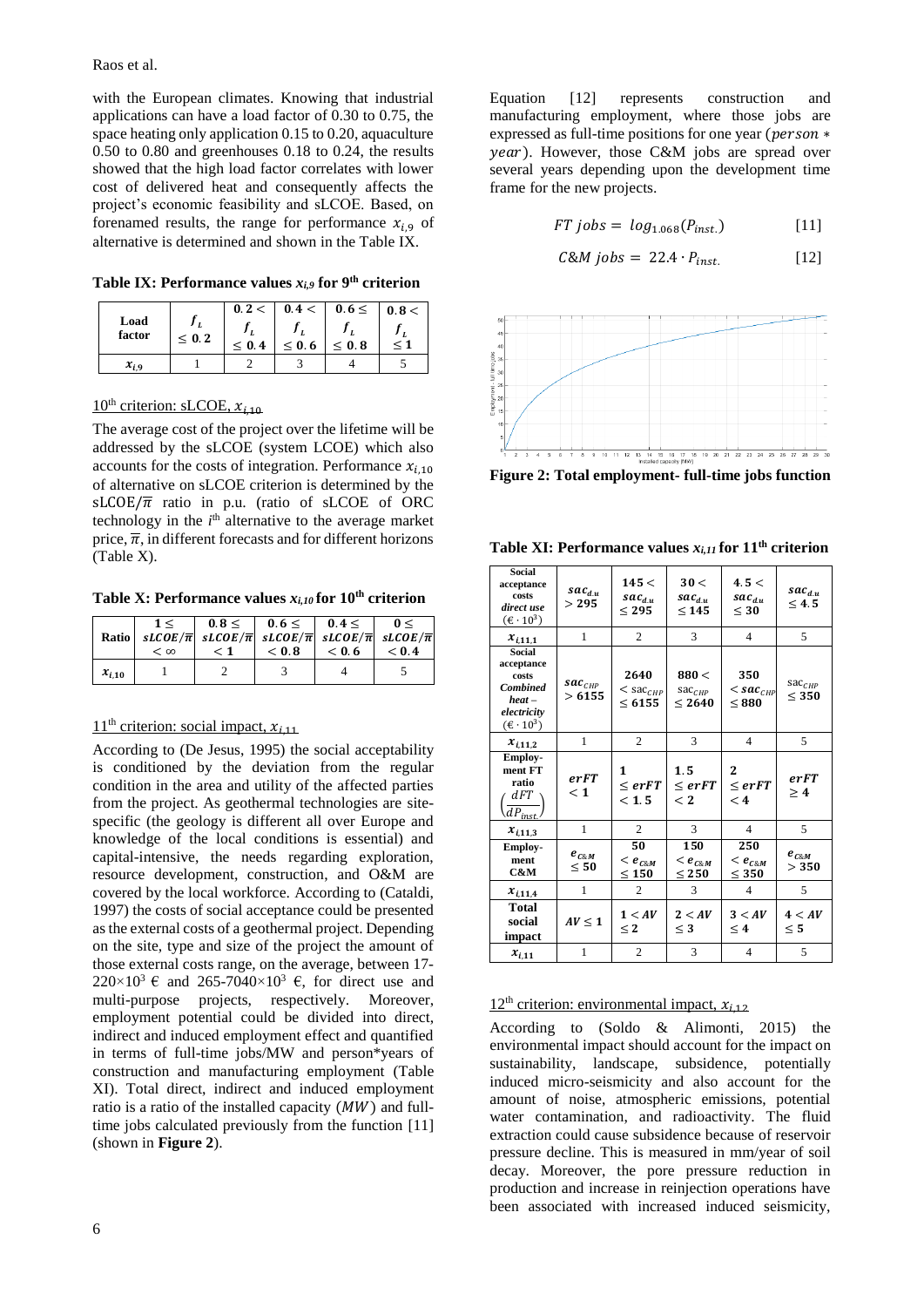often microseisms of low energy (< 2-3 M Richter scale) (Soldo & Alimonti, 2015). According to (Zang, et al., 2014), the ranges for this sub-criterion were assigned. The impact on the landscape is measured as land use intensity (LUI) for installed power in  $m^2/kW$ , and the range was estimated according to the (Johansson, et al., 2012). The noise impact during routine operation is mainly caused by cooling towers and electrical transformers, but it is acceptable, typically 71-83 dB at 900 meters according to (DiPippo, 1991). When considering atmospheric emissions, closed cycles, such as binary plants, have no gaseous emissions or they are close to zero and so do not contribute to air pollution. Considering that the objects of this research are closed-loop binary plants, the impact on surface waters can be excluded. Groundwater contamination may occur if the casings in reinjection wells should fail, allowing fluid to leak. According to WHO, the range of total dissolved solids

(TDS) and pH values was determined for the quantification of this sub-criterion. Radioactivity is mainly caused by interaction between the geothermal fluid and certain formations containing radioactive elements. As emphasized in (Johnson, 1991), generally, the content of radionuclides in acidic magmatic rocks is higher compared to sedimentary rocks. Furthermore, uranium (U) and thorium (Th) are the most common radioactive elements found in granites. The environmental impact criterion will be obtained by the average of performances of the following subcriterions:  $x_{i,12,1}$  subsidence sub-criterion,  $x_{i,12,2}$ potential seismicity sub-criterion,  $x_{i,12,3}$  land use subcriterion,  $x_{i12,4}$  noise sub-criterion,  $x_{i12,5}$  potential water contamination sub-criterion and  $x_{i,12.6}$ radioactivity sub-criterion. Each sub-criterion will be evaluated with a weight in a range from 1 to 5. [\(Table](#page-6-0)  [XII\)](#page-6-0)

<span id="page-6-0"></span>**Table XII: Performance values**  $x_{i,12,j}$  **for**  $12^{th}$  **criterion according to (Soldo & Alimonti, 2015), (Zang, et al., 2014), (Johansson, et al., 2012), (DiPippo, 1991) and (Johnson, 1991)**

| Subsidence $v_h$<br>(mm/year)                                    | $v_h \ge 100$                                                       | $100 > v_h \ge 60$                                                      | $60 > v_h \ge 40$                                                       | $40 > v_h \ge 20$                                                          | $v_h < 20$                                                             |
|------------------------------------------------------------------|---------------------------------------------------------------------|-------------------------------------------------------------------------|-------------------------------------------------------------------------|----------------------------------------------------------------------------|------------------------------------------------------------------------|
| $x_{i,12,1}$                                                     |                                                                     | 2                                                                       | 3                                                                       | 4                                                                          | 5                                                                      |
| <b>Potential seismicity</b><br>$PGV$ (cm/s)<br>$PGA \, (cm/s^2)$ | $0.5 \leq PGV \leq 1.6$<br>$9 \leq PGA \leq 43$                     | $0.2 \leq PGV \leq 0.6$<br>$4 \leq PGA \leq 18$                         | $0.07 \leq PGV \leq 0.23$<br>$1.5 \leq PGA \leq 7.3$                    | $0.03 \leq PGV \leq 0.09$<br>$0.6 \leq PGA \leq 3$                         | $0.01 \leq PGV \leq 0.02$<br>$0.2 \leq PGA \leq 1.2$                   |
| $x_{i,12,2}$                                                     |                                                                     | $\mathcal{D}_{\mathcal{L}}$                                             | 3.                                                                      | 4                                                                          | 5                                                                      |
| <b>Land use</b><br>$(m^2/kW)$                                    | LUI > 40                                                            | $40 \ge LUI > 30$                                                       | $30 \geq LUI > 20$                                                      | $20 \geq LUI > 10$                                                         | $LUI \leq 10$                                                          |
| $x_{i,12,3}$                                                     |                                                                     | $\mathcal{D}_{\mathcal{L}}$                                             | 3                                                                       | 4                                                                          | .5                                                                     |
| <b>Noise</b><br>$\left( dB\right)$                               | $dB \ge 100$                                                        | $100 > dB \ge 90$                                                       | $90 > dB \ge 80$                                                        | $80 > dB \ge 70$                                                           | dB < 70                                                                |
| $x_{i,12.4}$                                                     |                                                                     | $\mathfrak{D}$                                                          | 3                                                                       | 4                                                                          | 5.                                                                     |
| <b>Potential water</b><br>contamination<br>TDS(mg/l)<br>(pH)     | $TDS \ge 1200$ ;<br>$pH \leq 3$ or<br>pH > 8.5                      | $900 \leq TDS$<br>< 1200:<br>3 < pH < 4                                 | $600 \leq TDS < 900$ :<br>$4 \leq pH < 5$                               | $300 \leq TDS < 600$ ;<br>$5 \leq pH < 6.5$ or<br>$7.5 < pH \leq 8.5$      | $TDS < 300$ :<br>$6.5 \leq pH \leq 7.5$                                |
| $x_{i,12,5}$                                                     |                                                                     | $\mathcal{D}$                                                           | $\mathcal{F}$                                                           |                                                                            | 5                                                                      |
| Radioactivity<br>(ppm)                                           | $2 \leq K^{40} < 6$ ;<br>$1 \leq Th \leq 25$ :<br>$1 \leq U \leq 7$ | $1.6 \leq K^{40} < 4.2$ ;<br>$8 \le Th \le 18$ :<br>$1.5 \le U \le 5.5$ | $0.2 \leq K^{40} < 2$ ;<br>$0.5 \le Th \le 10$ :<br>$0.2 \le U \le 0.4$ | $0.7 \leq K^{40} < 3.8$ ;<br>$0.7 \le Th \le 3.8$ ;<br>$0.2 \le U \le 0.6$ | $0 \leq K^{40} < 2$ ;<br>$0.1 \leq Th \leq 7$ ;<br>$0.1 \leq U \leq 9$ |
| $x_{i,12,6}$                                                     |                                                                     | $\mathcal{D}_{\mathcal{L}}$                                             | 3.                                                                      |                                                                            | 5                                                                      |
| <b>Total environmental</b><br>impact                             | $AV \leq 1$                                                         | $1 < AV \leq 2$                                                         | $2 < AV \leq 3$                                                         | $3 < AV \leq 4$                                                            | $4 < AV \leq 5$                                                        |
| $x_{i,12}$                                                       |                                                                     | 2                                                                       | 3                                                                       | 4                                                                          | 5                                                                      |

#### **4. CONCLUSIONS**

In this paper the main characteristics of the decisionmaking support tool for enhanced geothermal systems integration into energy systems are briefly presented. The decision-making support tool evaluates the technical and economic feasibility of the particular project. The tool will, among others, provide sLCOE of the selected technology, environmental and social impact. The obtained results will later be used for mapping of several layers (of the main promising European sites where EGS can or should be implemented in a near future) in different resolutions: EU wide layer, layer considering different geologic features and pilot site layer. The developed tool will be useful for the decision makers involved in enhanced geothermal systems projects associated with applications to nearly unexploited reservoir types

(Variscan orogenic belt). Next steps in tool development are incorporation of most of relevant decision-making parameters, testing its capabilities and subsequent verification and validation of the tool. Its proper function is of key importance for few work packages and several deliverables of H2020 project in which framework this tool is being developed.

#### **REFERENCES**

Alimonti, C., Falcone, G. & Liu, X., 2014. *Potential for Harnessing the Heat from a Mature High-Pressure-High-Temperature Oil Field in Italy.* Amsterdam, s.n.

AL-Mahrouqi, J. & Falcone, G., 2016. *An Expanded Matrix to Scope the Technical and Economic Feasibility of Waste Heat Recovery from Mature Hydrocarbon Fields.* Standford, California, s.n.